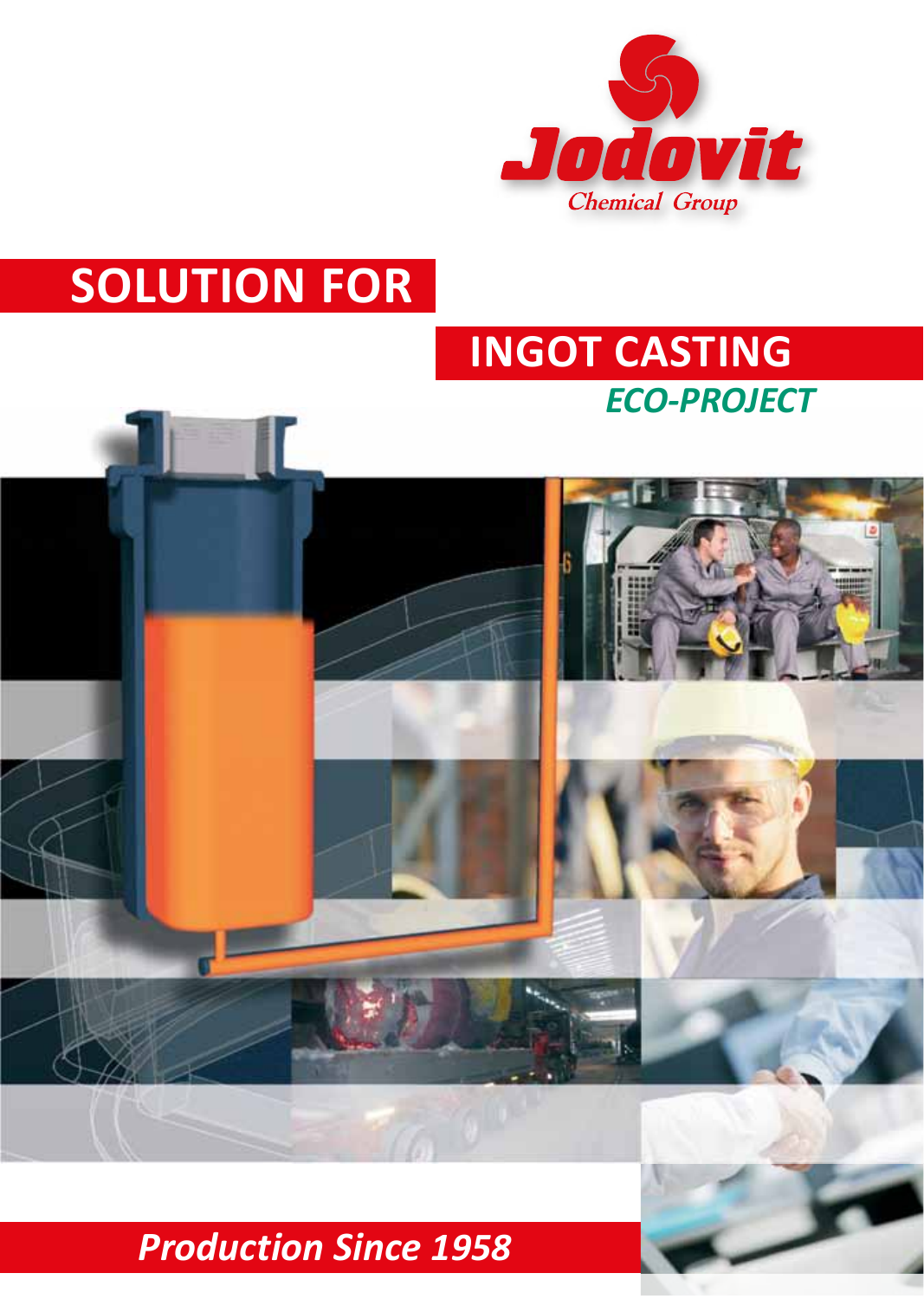# **SOLUTION FOR INGOT CASTING**

Jodovit's activities are oriented to the continuous development of products and services to increase the quality and efficiency of productive processes for alluminium foundry.

Jodović

**Chemical Group** 

The close collaboration with our customers and an efficient technical assistance on the main markets characterize our company from than 50 years.







**Jodovit has own research and development laboratories and produces directly in Italy all range of its materials.**

The result of these experiences guarantees:

- high technical efficiency of products
- optimization cost-benefit
- specific assistance for areas of competence
- presence on new markets
- development of products and specific solutions
- assistance after sales

Since 2008 Jodovit has started the **ECO-PROJECT** programme in order to reduce dangerous substances in products to protect health.

The whole range of **JODOVIT** materials is totally free from:

#### **RCF (Refractory Ceramic Fiber)**

classificated carcinogenic according to CLP regulation





#### **Jodovit has an exclusive advanced simulation software casting ingots.**

CAST DESIGNER is among the best products in the market.

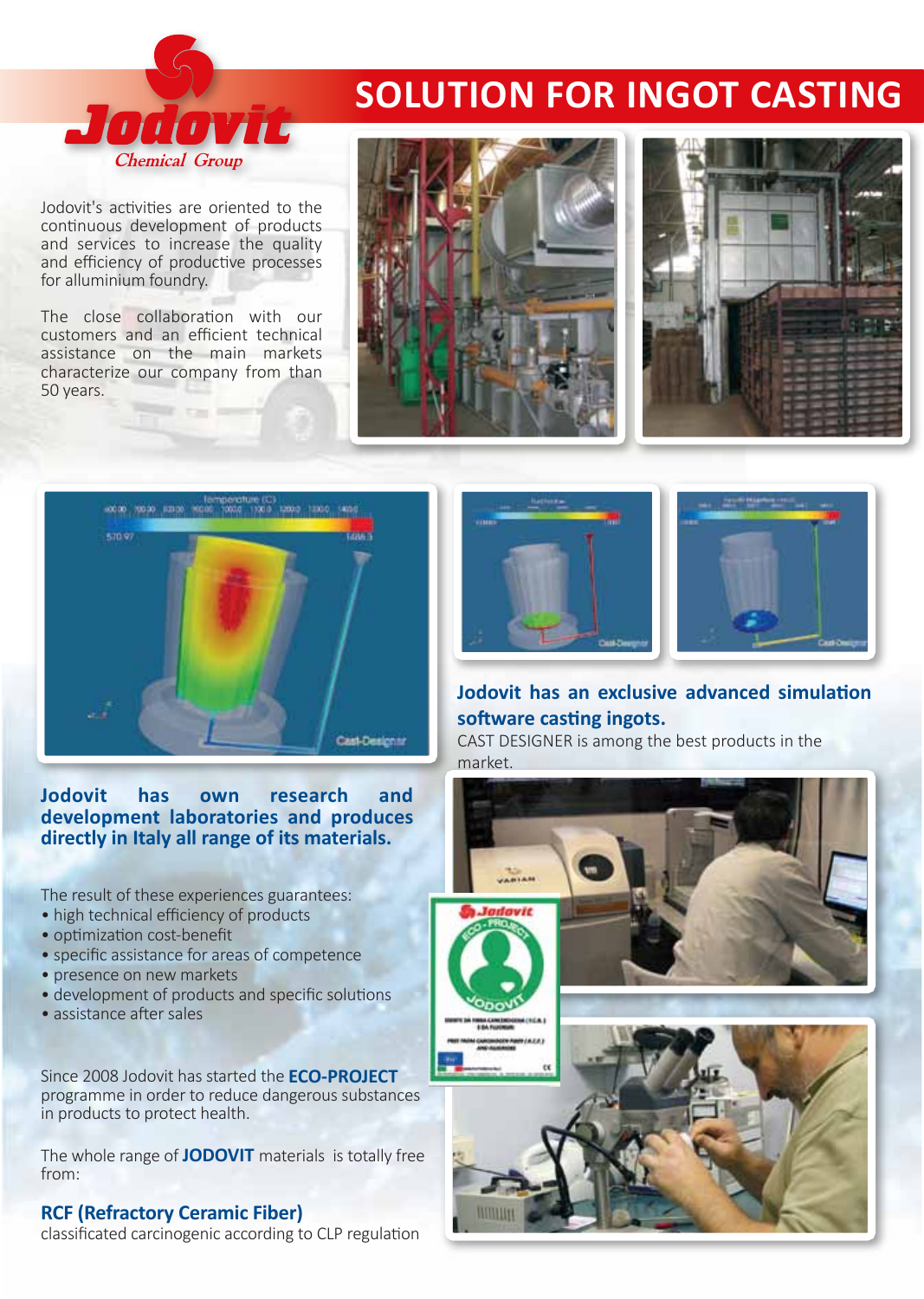# **Plates and Composed Feeding Heads**

## **ISOPAN - LITEPAN - EXOPAN - HARDPAN**

The material i sproduced according to the drawing of molds. Highly refractory, exothermic or insulating material designed to reduce piping and segregation of a killed steels.

A range of products made up of sectors and wedges.





#### **Benefits**:

- Material is light in weight, strong and thermic resistant, suitable for all sizes of moulds
- Tapered corner pieces compensate for slight mould differences, giving good wedging action in all circumstances
- Tha shape of tiles and the wedging action of corner pieces reduce gaps between the assembly and the mould
- After use, the material forms a powdery or partially sintered residue which removes cleanly from the ingot.

# **Anti-piping compound Boards EXOCAP**

Inslutating or exothermic boards, complementary to hot tops, produced according to the specific drawings.

A valid alternative to replace exothermic or insulating powder.

#### **Benefits**:

- Complete covering of steel surface
- Environmental advantages because the powder is not used
- Low fume of low toxicity
- The cover is placed in advance, so no necessity of worker's operation

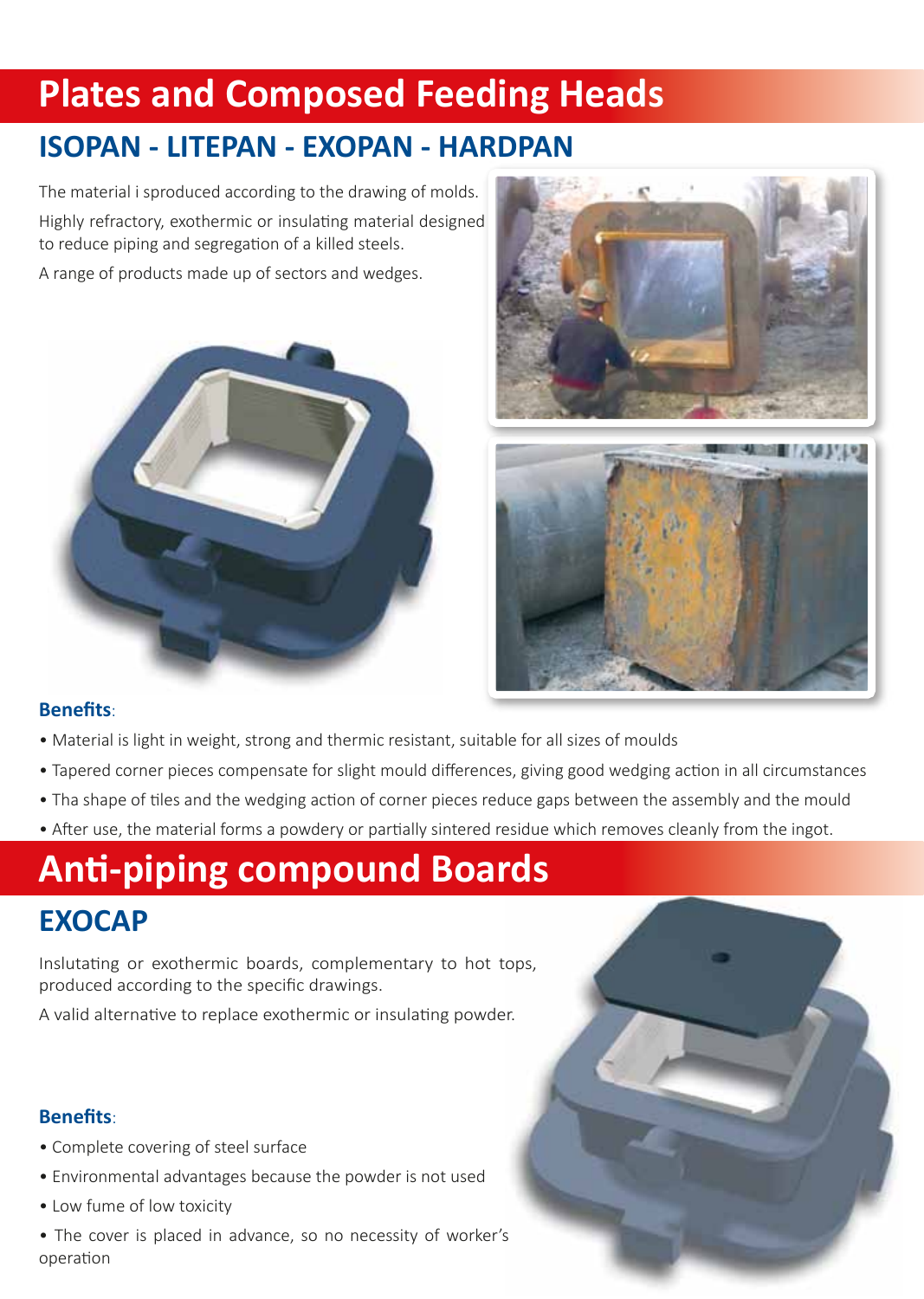# **Insulating and Exothermic Flexible Chains**

### **ISOFLEX - LITFLEX - EXOFLEX - HARDFLEX**

Flexible chains made of bricks in different kind of material: standard insulating, high insulating, exothermic and very hard thermic resistant material.

Suitable for round hot top with diameter bigger than 500 mm.



## **Insulating and covering**

### **ISOLINING**

Insulating panels with high thermal resistance suitable for the insulation of ingot heads, for the covering of the first layers in industrial furnaces and thermic equipment if necessaryhigh resistance to flames and thermal shock.



**Benefits**:

• Multiple use for replacement of many monolithic hot tops

• Reduced storage place

• Immediate availability for any possible changes of ingot molds

• High insulation, valid alternative to RCF materials

• Easy assembling thanks to flexibility and suspension hooks

• Dimension variation of sectors for better performance

• Possibility of easier application by gluing on the mold with **COLLATEX FLEX**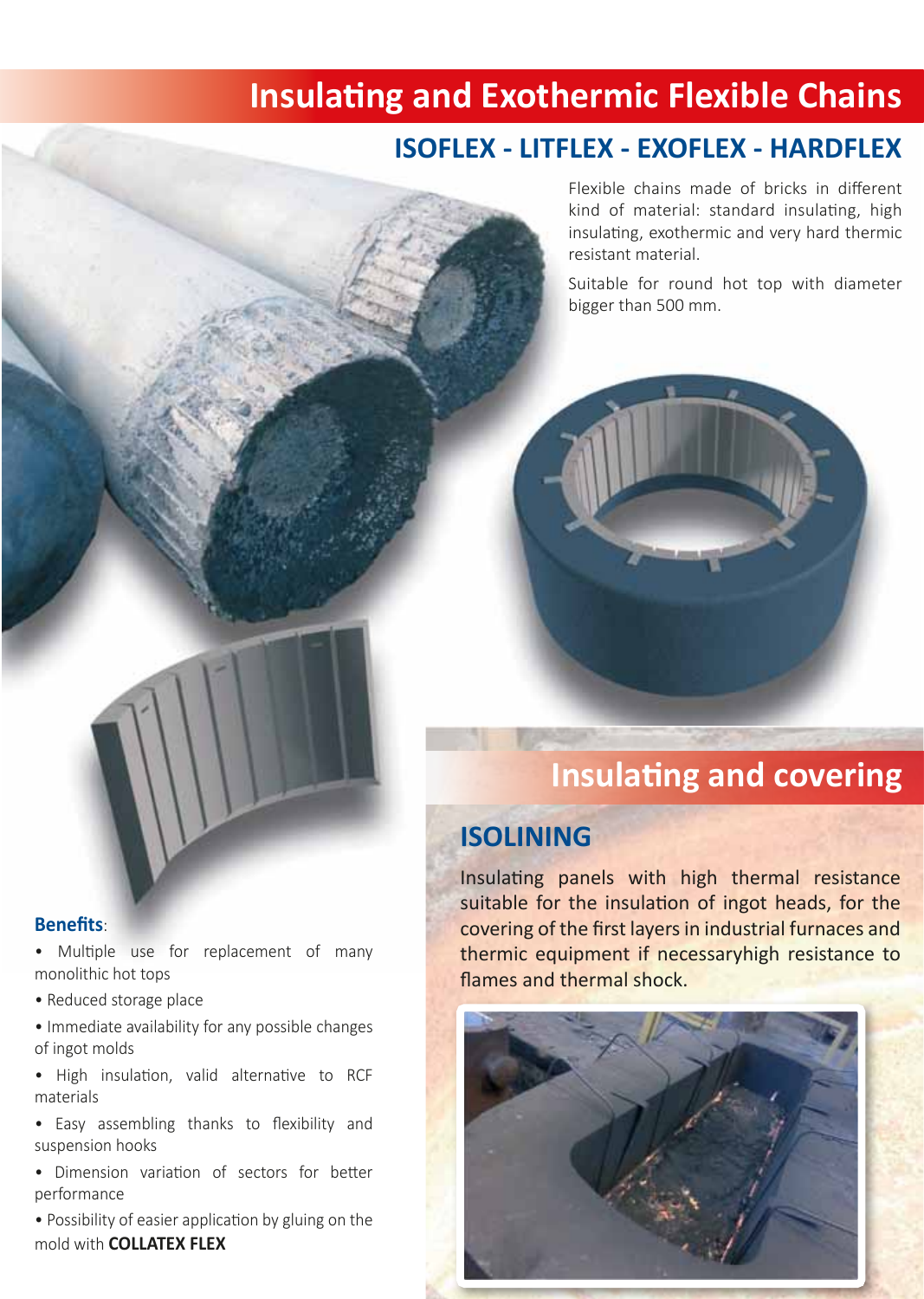# **Monolithic and Sector hot tops**

## **VOLUMIX ISO E - VOLUMIX EXO**

Insulating and Exothermic hot tops designed according to specific drawings in one piece or in sector for big diameter or at customer's request.

### **Benefits**:

- Bending radius designed to be fit to the ingot mold
- Easy and simple application. necessary for high productivity
- High insulation and feeding performance
- Hot top surface free from residual material
- Easy to cut
- Friability of residual material after casting, it is not necessary to clean the hot top

# **Panels**



#### **Benefits**:

• Produced with low biopersistance fiber according to the European Directive CLP. No special labels needed

- Easy to cut
- Specially suitable for slab application
- After casting there is no step on the ingot
- High insulation and excellent temperature resitance

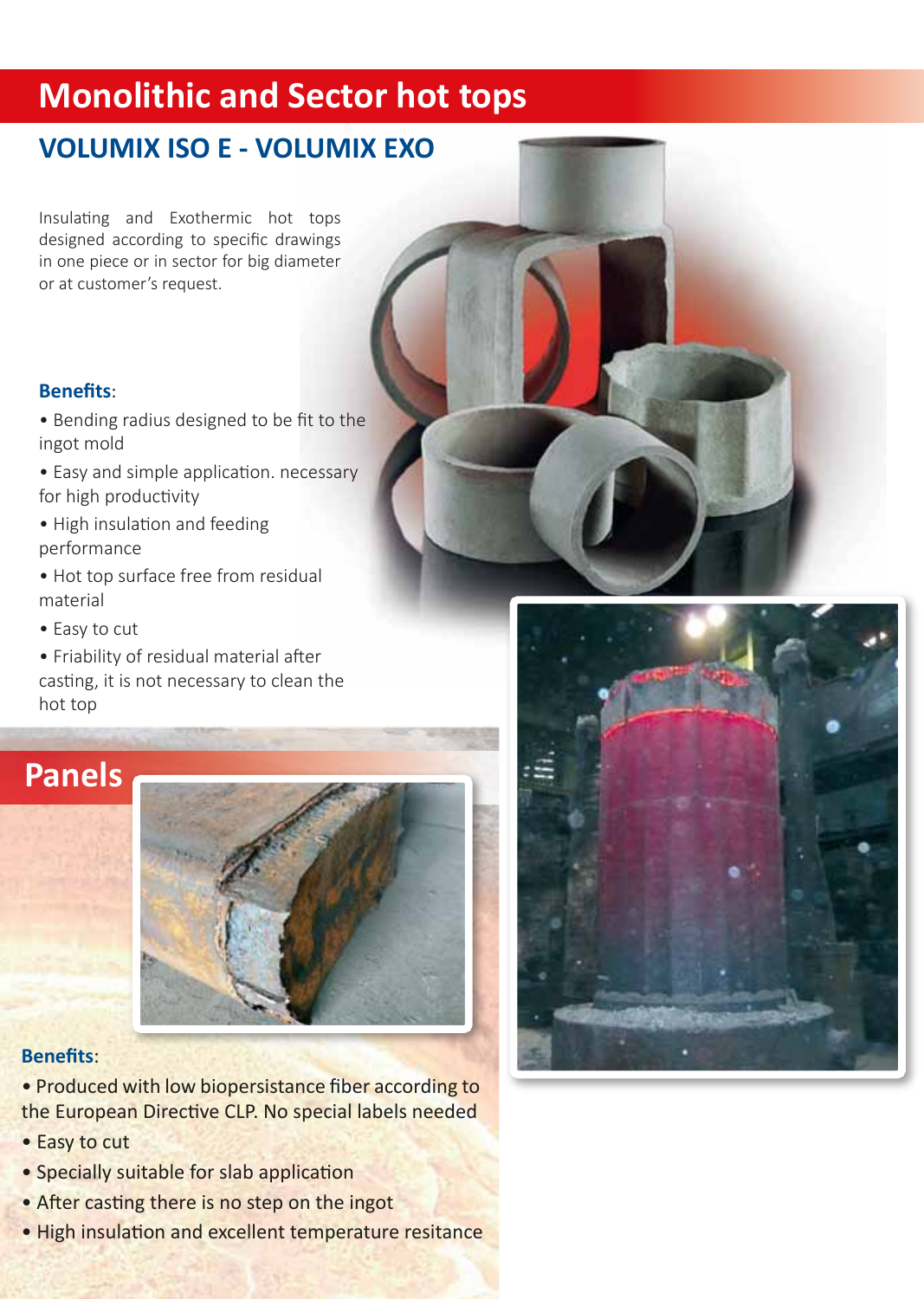## **Flux Protection Rings,Argon connections and Slag Separators**

**PROFLUX** is a multi-sector material for the protection of the molten metal flow during the operations of ingot mold casting.

### **PROFLUX - CONEX**

**CONEX** is designed in order to avoid the fall of Chromite powders and slags in the feeding ingot channels during the opening of the sliding ladle box.



#### **Benefits:**

- Suitable with argon connection and distribution sustem inside
- Protection of the molten metal flow from oxidation during casting
- Avoided discharges and metal jets out of the casting column
- Protection of the bottom of ladle



### **Seal Ingot**



The Seal for Ingot positioned between the plate and the lower part of the ingot mould carries out two important functions:

- Filling and recuperation of depressions due to erosions
- Avoid the effect fountain of the metal who enters inside the ingot mould
- Homogeneus distribution on the surface of the **UPSTEEL** bottom pouring powder
- Elimination of melt metal splashes on the walls of the ingot moulds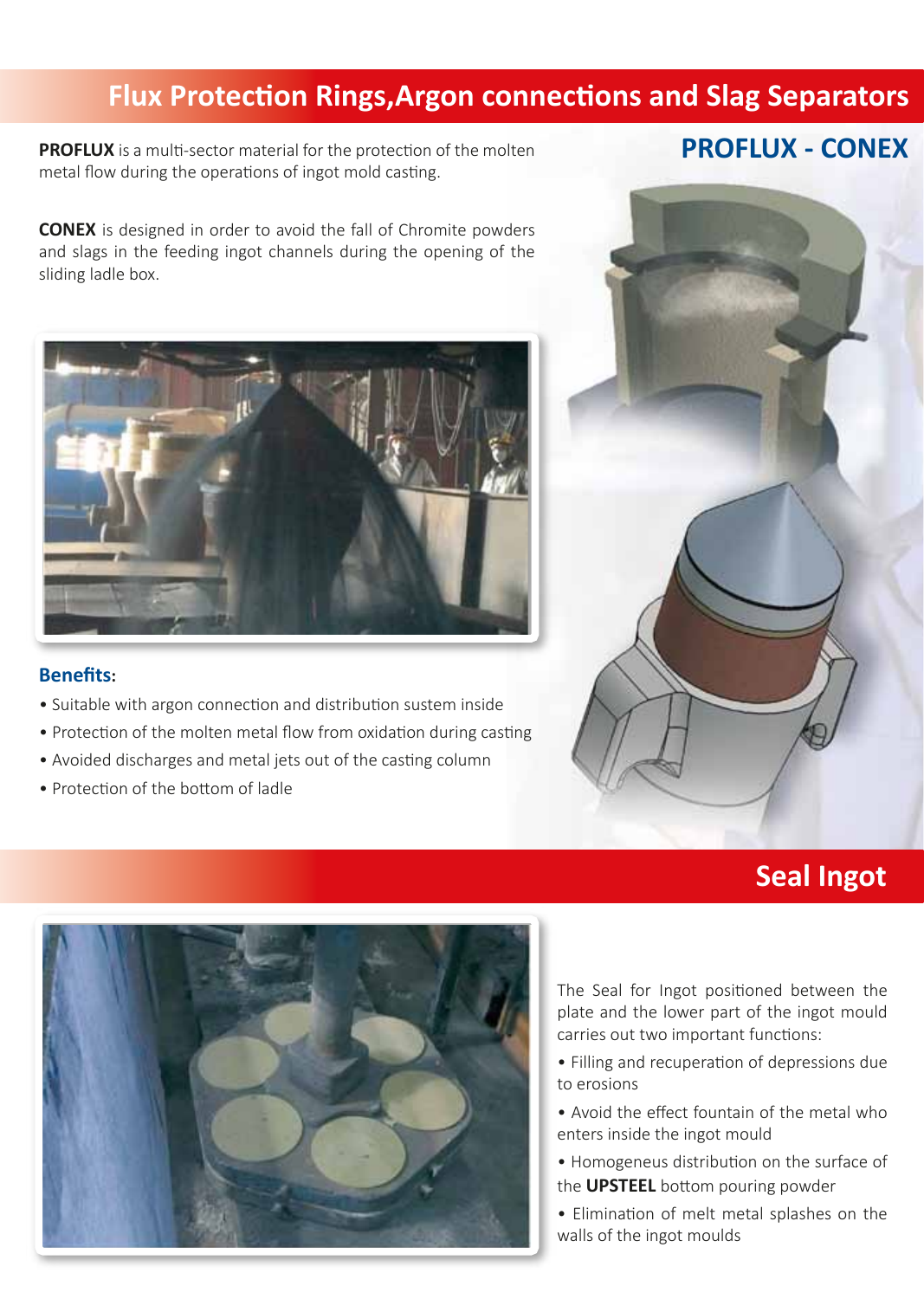### **Very Spacial Vetrificant Ceramic compound Fireclay for gating system**

### **COLLATEX - REFRAX**

**COLLATEX 25** is a bi-component vetrification to seal the refractory tubes to the ingot mold plates.

#### **Benefits**:

- Very strong connection of all bricks
- No gas emission during the melting
- Increase the thermal and mechaninc resistance of refractory

• After casting the channels of plate are clean, it is not necessary maual operations





**REFRAX** are available in different shapes such us tubes, funnels, connection or reduction tubes and T or L pieces.

#### **Benefits**:

• Precision of construction for a right connection

• High refractoriness and metallstatic pressure resistance

### **Exothermic, insulating anti-piping fluxes Bottom Pouring FLuxes**

### **TERMIX - CALCINEX - UPSTEEL**

**TERMIX** is a range of anti-piping powders formulated for every feeding necessity, according to the type of casting.

- Reduced emission of fumes
- Expansible, double effect exothermic and insulating

**CALCINEX** is a range of insulating flux in powder o granular form, special suitable for big surface of hot top.

- No reaction or gas propagation
- Very low density, high insulation



**UPSTEEL** is a synthetic flux for the control of the melting behaviour. Suitable with standard or low carbon.

- Improvement of ingot surface quality
- Avoiding cold lapping and gas porosity

•Improvement of the capture of non-metallic inclusions